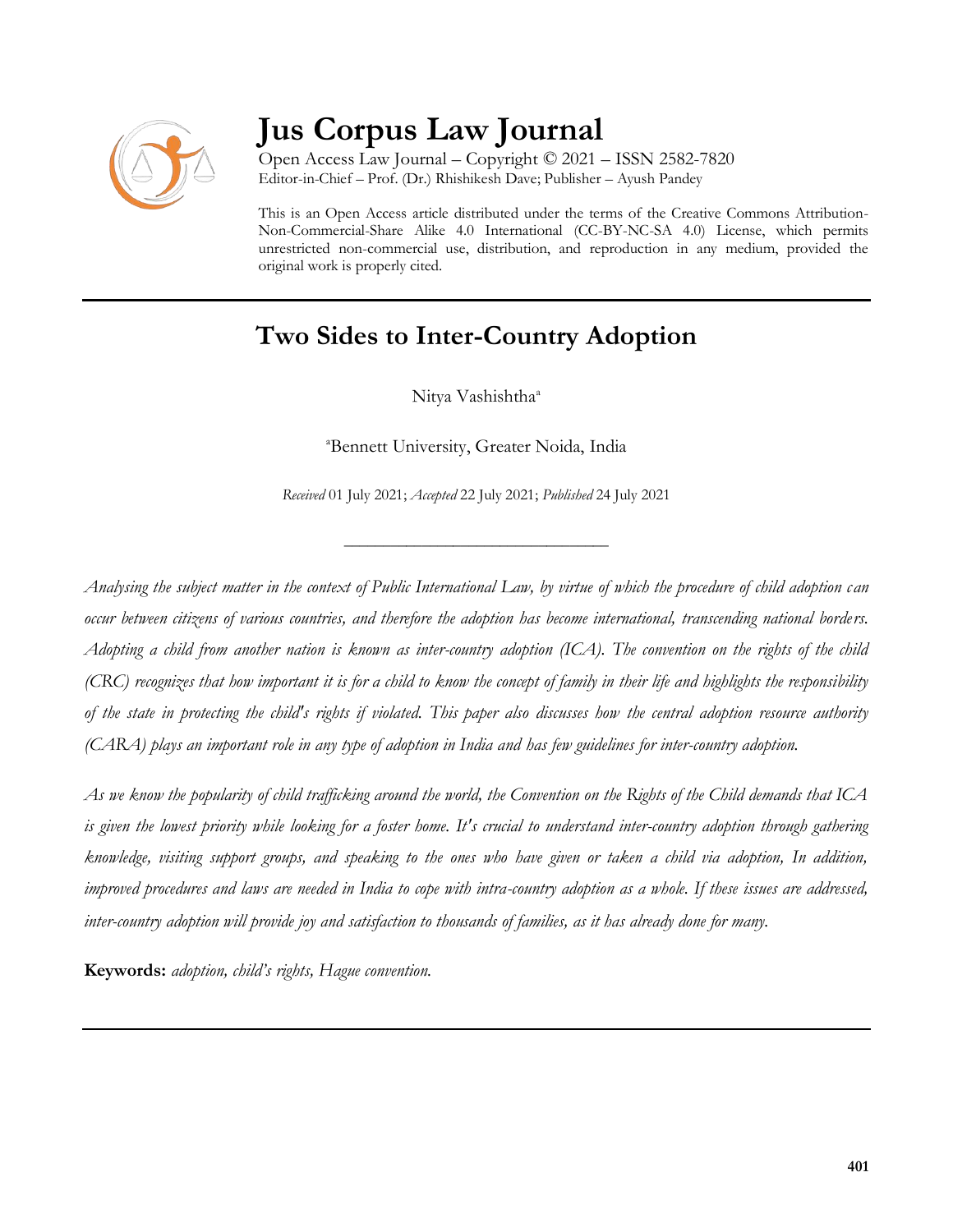### **INTRODUCTION**

**E**ach child benefits tremendously from a loving home, as well as to grow up in loving and affectionate surroundings, as well as a moral and a stable atmosphere, which can only be attained if the child is reared in a family. Of course, the preferred welcoming setting would be that of his actual parents' who gave him birth but if they or other close relatives are unable to provide for him, or if he is neglected and the parents are unable or unwilling to care for the child, So the other alternative for the kid would be adoption so that the child can grow up in a secure and a normal setting with the love, care, attention, and support of its adoptive parents.

Couples who want to adopt from another country should meet the legal conditions of both nations, namely where the prospective parents live and the nation where the child is born. Few developed countries have frameworks to facilitate ICA, whereas others outright prohibit this kind of adoption. As the Central Adoption Resource Authority (CARA) states, adoption is a legal process that establishes purely civil paternity and filiation relationships between two people. Adopting a child by someone from a different country is known as intercountry adoption<sup>1</sup> (hence ICA).

Inter-country adoption began as a compassionate project for the war orphans who lost or got abandoned by their biological parents during World War II, or other similar wars. Big nations like Canada, the US, and other wealthy countries are following the ICA. It has made a viable choice for childless couples in the receiving nations as most of the couples nowadays are suffering from low fertility which is also another reason that their marriage is delayed, not all couples can afford the expensive IVF treatments, and the ones who can suffer from its low success rate.

The ICA is governed by the Hague Convention on the Protection of Children and Cooperation, which was approved by over ninety countries the international legislators. Article 20 of the CRC says A child who is temporarily or permanently separated from his or her family, or who

 $\overline{\phantom{a}}$ 

<sup>&</sup>lt;sup>1</sup> CARA, Ministry of Women and Child Development, Government of India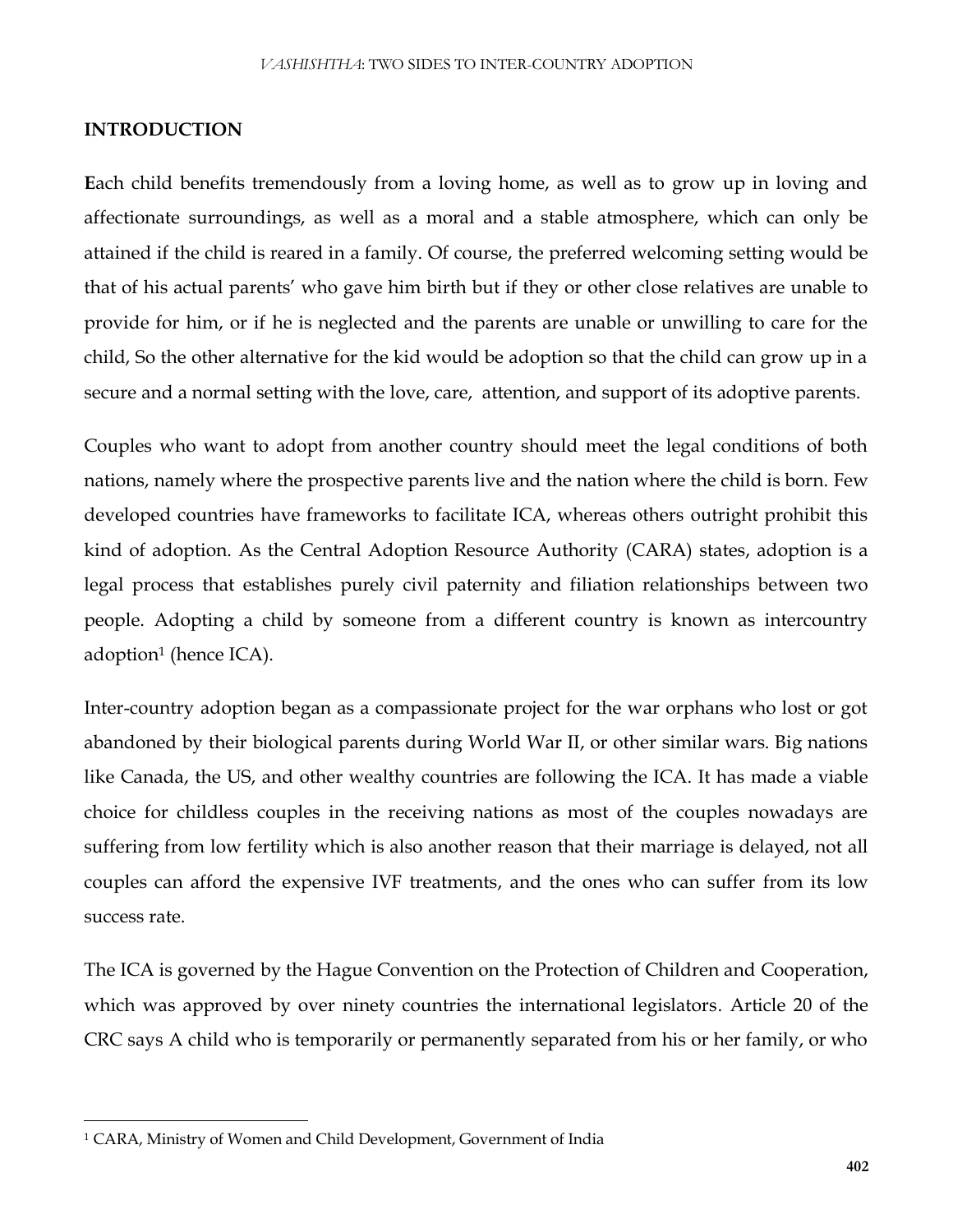cannot remain in that environment in the best interests of the child, is entitled to special protection and help from the state.

In a child's life, the role of real parents and to say a whole family is very crucial, and it's the state's responsibility to protect a child's right if they are having any sort of complication is recognized by CRC. Only when the child is suffering despite these attempts does the thought of alternative child care enters the picture. Parties involved must provide alternative care for such cases in accordance with their respective laws. Facilities for child's well-being like adoption agencies, foster care, Islamic law's Kafalah, are all the available options. When evaluating solutions, consistency in parenting must be maintained.

### **INDIAN PROVISIONS FOR ICA**

In India, the state of adoption remains established for a long time, and it serves an important social purpose. The law of adoption in the Smritis literature was centered on the parents, not the children. Only one son could be adopted, according to the Smritikaras, in order to preserve the family line and pay oblations to the deceased forefathers. The Dharmashastras go to great lengths about the qualities of adopting a male child. The son who is being considered for adoption is separated from his biological parents and is given to the other family as their own child. On the other hand, the Hindu adoption law is comprehensively governed by the HAMA.

However, in India, ICA is a relatively new concept that has yet to find traction. In Laxmikant Pandey v. Union of India<sup>2</sup>, the Supreme Court of India, while endorsing ICA, established certain guiding principles to be followed in ICA cases. the main goal of placing a child for adoption is to benefit the people, awareness must be practiced in allowing the child to be placed for adoption with the prospective foreign parents, or the child may face abuse, bonded labor, or worse. As stated by the Supreme Court few conditions must be met before a child's adoption. A government recognized social or child welfare agency must sponsor the application for adoption by the prospective foreign parent. Any agency associated with ICA,

 $\overline{\phantom{a}}$ <sup>2</sup> *Laxmikant Pandey v Union of India* AIR 1987 SC 23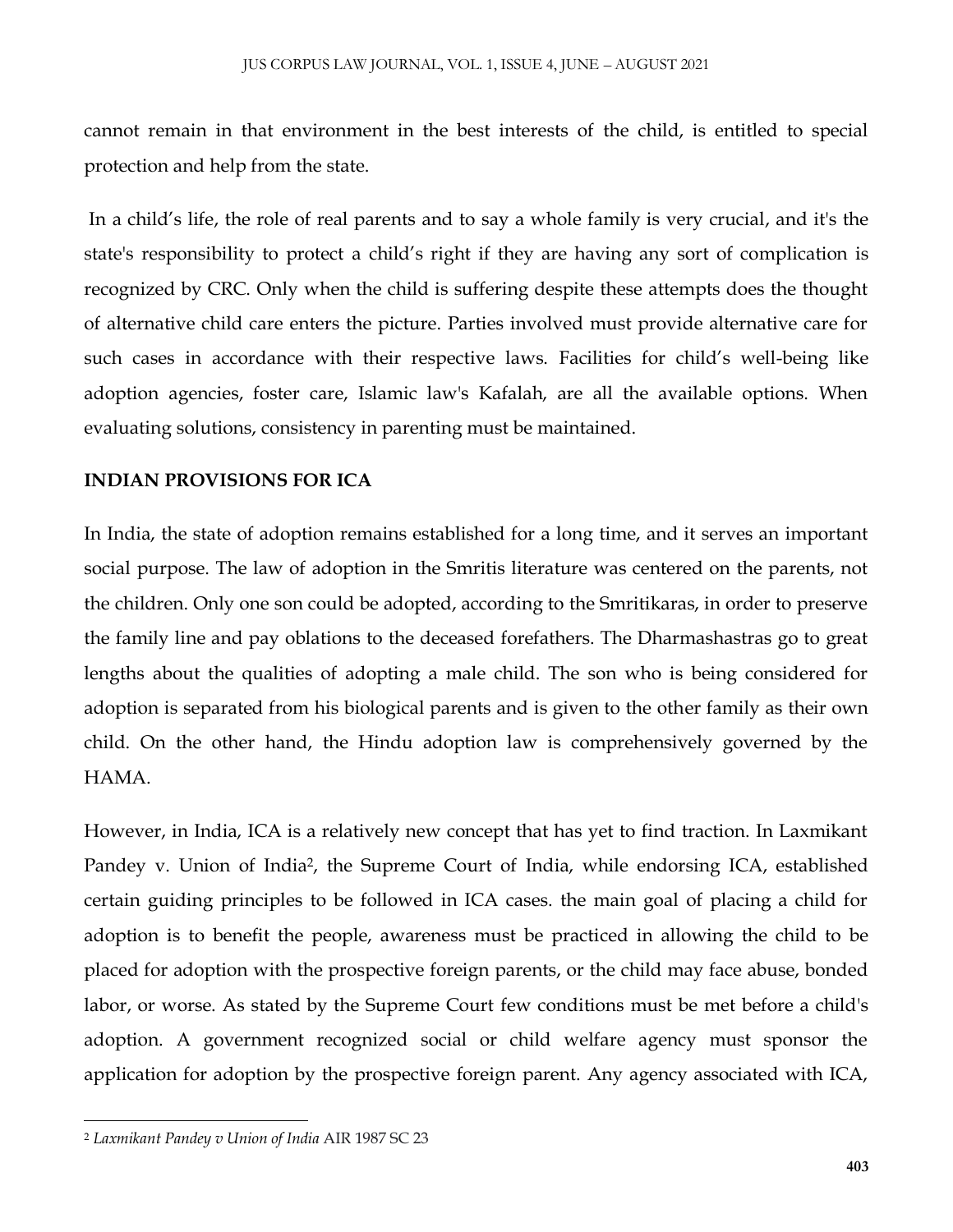institution, centre in India, should not accept a direct application from a foreigner for the adoption of a child committed by the juvenile court.

The emphasis on age was also given in the ruling of the supreme court that a child should be adopted before he reaches 3 years of age. The Supreme Court made this decision as it is believed that young minds can adapt to newer surroundings easily and also as we don't have any statutes or guidelines for the foreign parents, the provisions of the guardian and wards act should be looked into to acknowledge such adoption.

However, on June 6, 2003, India ratified the Hague Convention on Intercountry Adoption, 1993, with the goal to improve international cooperation and protect children of Indian origin added into ICA. The Hague Convention<sup>3</sup> establishes two principles, both aimed at protecting children under ICA:

- attempting to implement measures to guarantee that cross-border adoption is in the best interests of the child
- To ensure that the measures are adhered to, a collaboration among the contracting states should be implemented.

The system of cooperation is to be managed by the Central Authority which is responsible for the adoption and posing as the main organisation for ICA matters, in accordance with the Hague Convention. Transnational adoption can only be considered with the risk to a child's well-being in the country of origin, thus the Hague Convention follows the secondary principle, the first and foremost, the child's placement in the country of origin must be prioritized. The Hague Convention also stipulates that the applicants/adoptive parents be examined for fitness, that private adoption be prohibited, and the interaction between the parties be prohibited until deemed adoptable.

# **CRITERIA FOR FOREIGNER PROSPECTIVE ADOPTIVE PARENTS (FPAP)**

 $\overline{a}$ 

<sup>3</sup> Hague Conference on Private International Law, 'Hague Convention on the Protection of Children and Cooperation in Respect of Intercountry Adoption' (*HCCH*, 29 May 1993) 33 <<https://assets.hcch.net/docs/77e12f23-d3dc-4851-8f0b-050f71a16947.pdf>> accessed 27 June 2021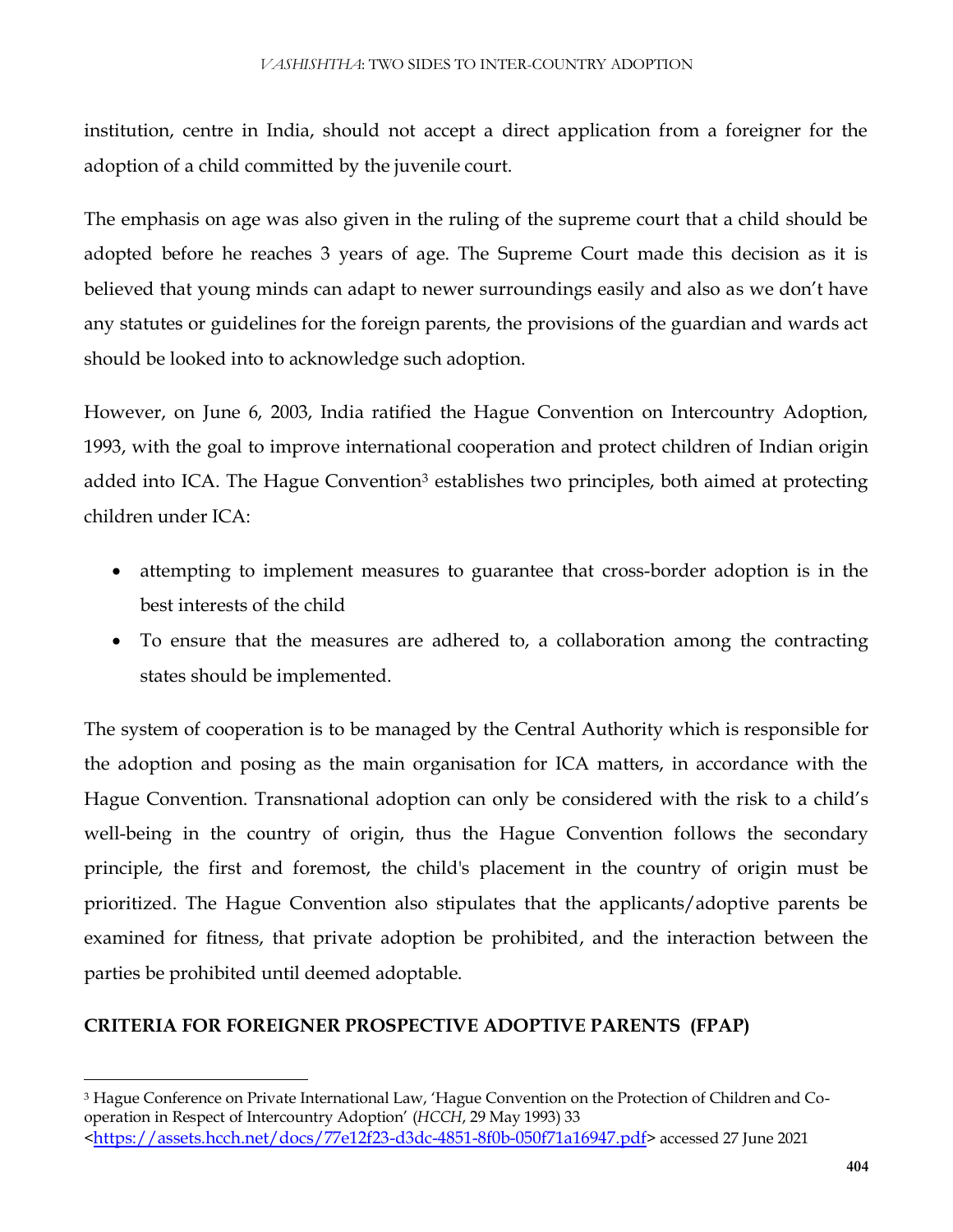- A married couple who have been together for five years, their age, financial and health state, and a reasonable income to raise the child.
- Infants and small children can be adopted by prospective adoptive parents who are under the age of 90 years. For reasons that are explicitly explained in the Home Study Report, these provisions may be appropriately modified in rare instances, such as older children and children with special needs. However, none of the potential adoptive parents should be older than 55 years old.
- Single people up to 45 years old who have never married, widowed, or divorced can adopt.
- The age gap between the single adoptive parent and the child should be at least 21 years.
- In no situation may an FPAP be younger than 30 years old or older than 55 years old.
- Only after the first child's official adoption has been completed can a second adoption from India be considered.
- Adoption is not possible for same-sex couples.

The Supreme Court of India held in In Rasiklal Chhaganlal Mehta v. Unknown<sup>4</sup> that when dealing with intercountry adoptions, a court must consider the principles outlined in the report of the European Expert Group on ICA, which was organized jointly by the European Office of the Technical Assistant Administration, the United Nations, and International Social Service.

In such proceedings, the Court must ensure that the adoption is legally valid under the laws of both countries, that the adoptive parents meet the requirements of their country's adoption law, that they have the necessary permission to adopt from the appropriate authorities in their country, and that the child will be able to immigrate to the adoptive parents' country. If these facts are not proven, either an "abortive adoption" will occur, which has no legal standing in either nation or a "limping adoption," which is defined as an adoption recognized in one

 $\overline{\phantom{a}}$ <sup>4</sup> *Rasiklal Chhaganlal Mehta v Unknown* AIR 1982 Guj 193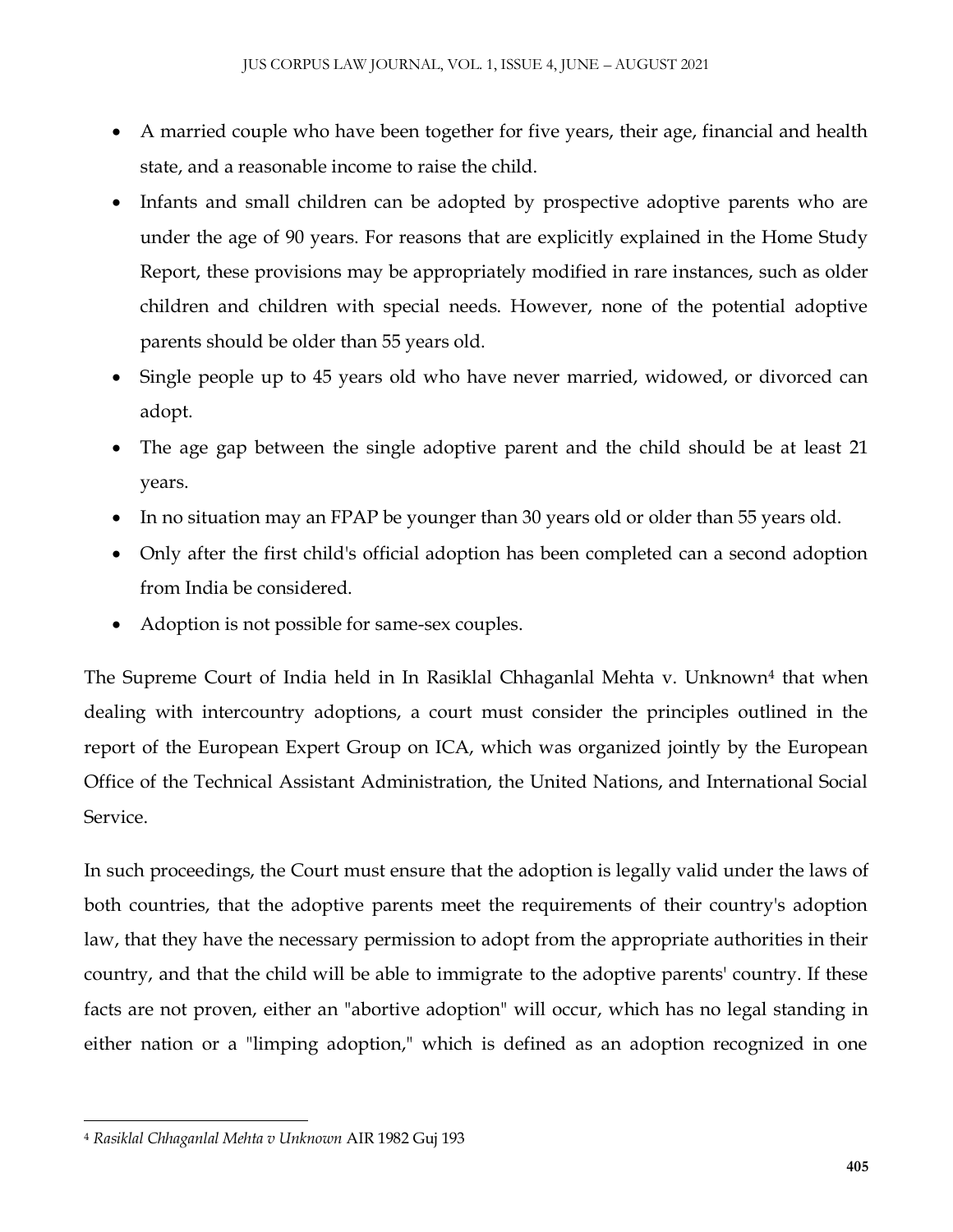country but not in another, leaving the adopted kid helpless. In any case, such an awful situation must be avoided.

India established new protocols in January 2011 to facilitate more centralized ICA processing. Prospective adoptive parents should be aware of all Indian laws that apply to ICA in addition to the new standards. Under the Hindu Adoption and Maintenance Act of 1956<sup>5</sup> , the Guardians and Wards Act of 1890, or the Juvenile Justice (Care and Protection of Children) Act of 2000, a child can be lawfully placed with prospective adoptive parents.

# **POST ADOPTION**

Follow-up visits and post adoption therapy co-operating with the professional caseworker, mandated by some courts until the child is accustomed to the new atmosphere. Follow-up appointments are scheduled for a specific period of time or as ordered by the Judge. Copies of reports of the adoptive children, given to the District Social Welfare Officer, or any other state government department in charge. The parents must send in follow-up reports of the child to CARA and the licensed Placement Agencies through their adoption service provider.

#### **ISSUES CONCERNING ICA**

In the absence of solid legislation, it has been commonly argued that ICAs should be prohibited. In this case, Justice Aftab Alam issued a notice to ban ICA as there is no law regulating it. The government was also asked to respond to the apex court's request for a comprehensive investigation into the country's alleged ongoing adoption racket. International adoptions have a prestigious reputation, creating pictures of happy couples saving a hungry, orphaned child. While it is repulsive to think of international adoptions as a crooked industry, links to child trafficking have recently surfaced. As a result, the state department estimates that, while Americans adopted 22,991 overseas children in 2004, the Convention's implementation resulted in a sharp reduction to 9,319 adoptions in 2011.

 $\overline{\phantom{a}}$ 

<sup>5</sup> Hindu Adoptions and Maintenance Act 1956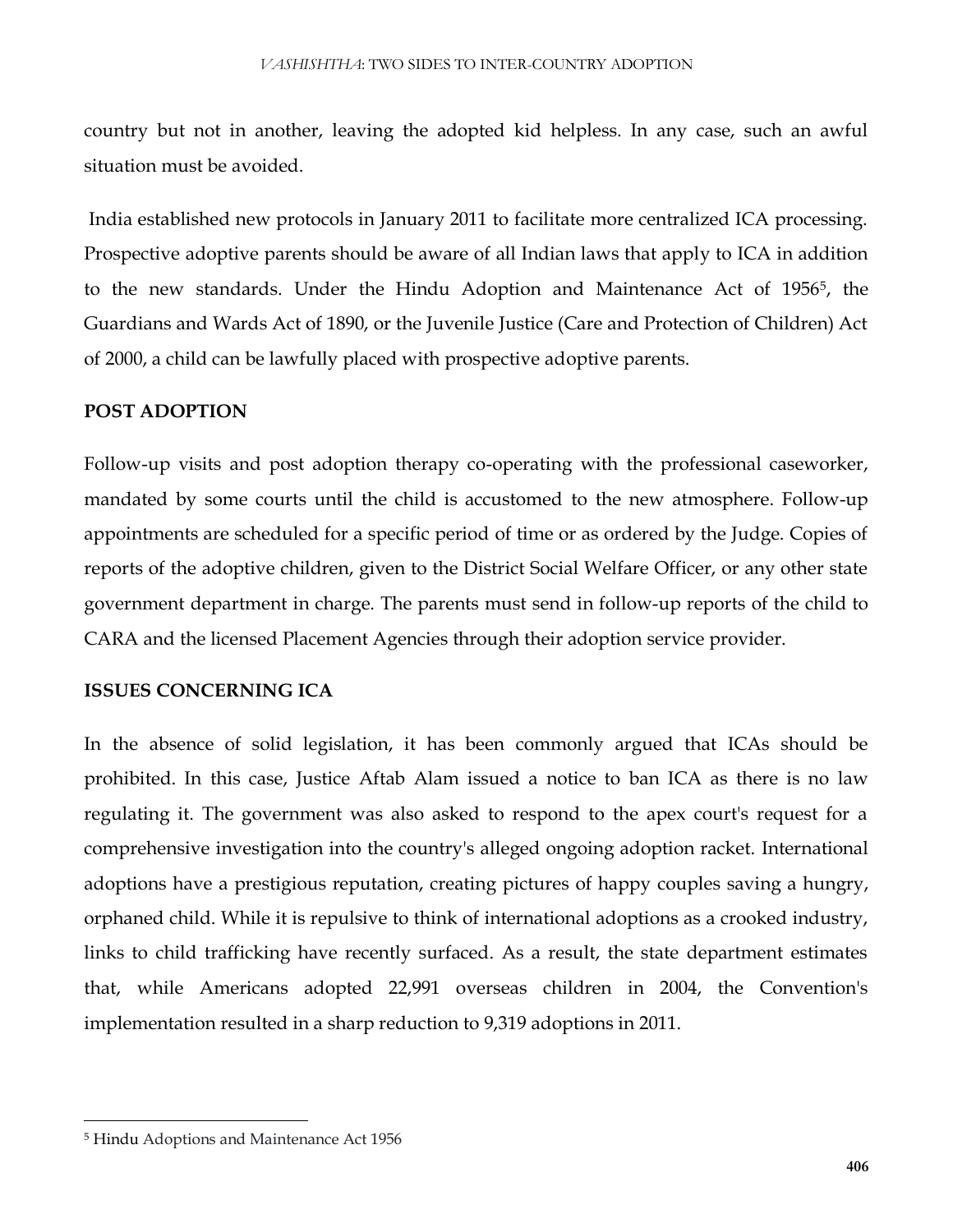The term "child laundering" refers to the notion that the existing ICA system frequently takes children illegally from their birth parents and then "launders" them as "legally" adopted children via official adoption and legal processes. As a result, the adoption system treats children similarly to a money laundering criminal enterprise that acquires funds unlawfully but then "launders" them through a legitimate business. There is no trustworthy source on how much adoption corruption occurs due to both incorrect bookkeeping and deliberate manipulation. As a result, it's impossible to say whether activities lessen corruption because the only figure available is the number of children adopted abroad. The majority of the problem with international adoption, according to Michael Thorner, Director of the International Centre for Judicial Studies and Technical Assistance at the Hague Conference, is that people often view the decrease in international adoptions as a negative effect of the ICA convention.

Furthermore, adopting a kid from a country in the midst of a significant conflict or an emergency comes with a slew of problems that could jeopardize the child's well-being. Children separated from their parents and communities as a result of conflict or natural catastrophes should not be considered for ICA, according to UNICEF, and family tracing should take precedence. Children are especially vulnerable to separation from their families, exploitation, and the possibility of trafficking during or after a natural disaster or civil disturbance. Children can be kidnapped or illegally seized from their parents in these extreme instances, or sold to agencies that handle ICA for personal gain.

#### **CONCLUSION**

As a result, it is important to stress that the ICA system is rife with fraud. International adoption law is completely centered on the negative consequences of inter-country adoption instead of the basic positive conclusion that they could provide a safe home for abandoned children. Additionally, they contribute to the pessimism around raising unique challenges in international adoption. As a result, ICA is frequently prohibited by law.